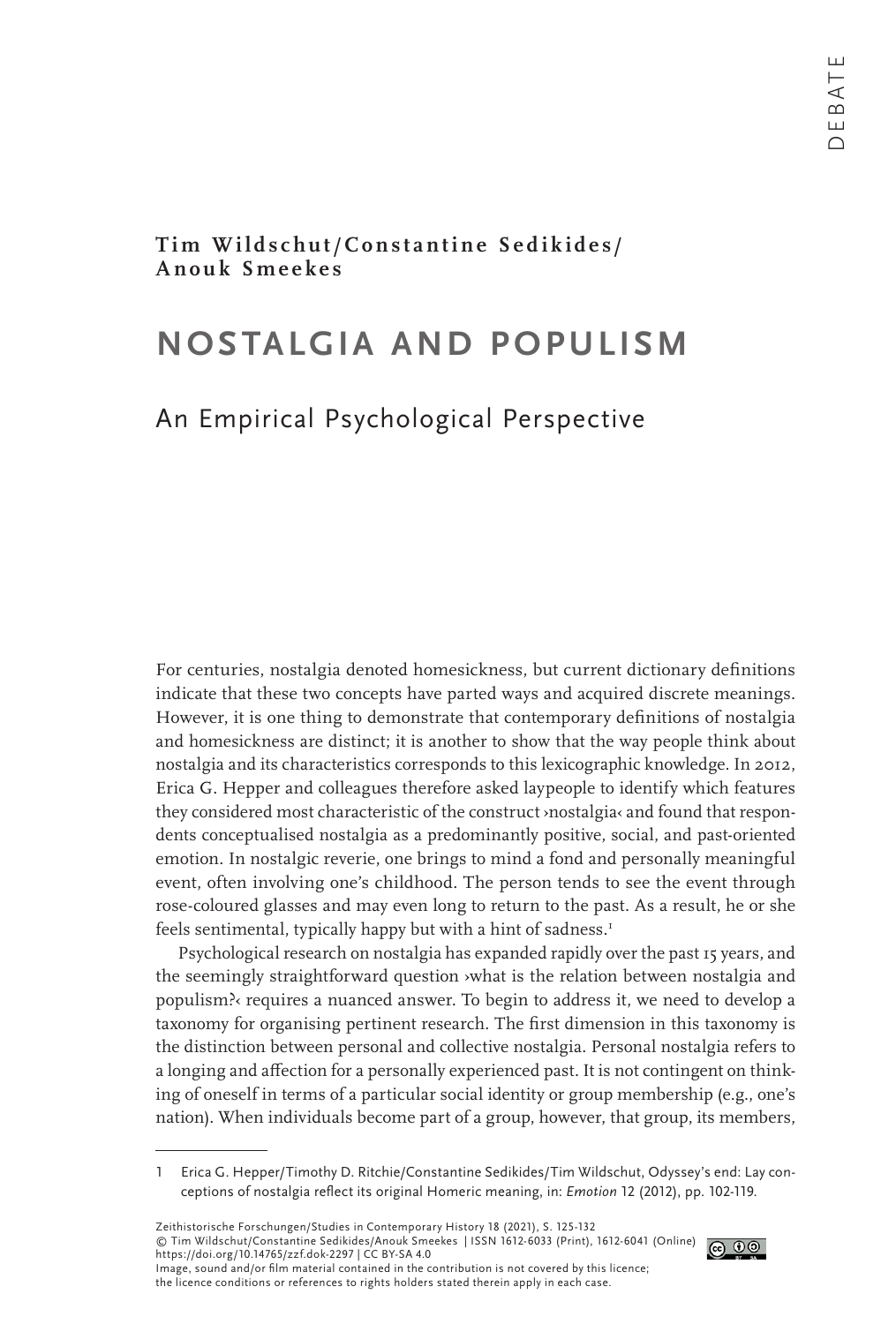and events or objects related to it acquire emotional significance.<sup>2</sup> Collective nostalgia, then, is contingent on thinking of oneself in terms of a particular group membership, and pertains to the people, experiences, and objects associated with this in-group. The second dimension is the distinction between momentary, short-lived, transient episodes of nostalgia (i.e., state-level nostalgia) and relatively stable, enduring, dispositional tendencies to regularly experience, and ascribe importance to, nostalgia (i.e., trait-level nostalgia). In everyday parlance, someone who is high in trait-level nostalgia may be said to have a ›nostalgic personality‹. We review illustrative research in each of the four cells of the resultant 2 (personal vs collective)  $\times$  2 (state vs trait) taxonomy. Along the way, we describe the diverse ways in which populism – a broad construct – has been operationalised in psychological research. One defining aspect of populism that has attracted empirical attention is out-group derogation and prejudice, often manifested as opposition to immigration and immigrant rights. Another key feature of populism that has been studied is in-group bias, manifested as glorification of the qualities, achievements, and products of the in-group – typically one's nation.

### **1. State-Level Personal Nostalgia**

When individuals nostalgise about a personal experience they shared with an outgroup member, they feel more confident about forming relationships with other members of said out-group. This connection between state-level personal nostalgia and positive out-group attitudes has been demonstrated with regard to four stigmatised groups: overweight individuals,<sup>3</sup> individuals suffering from mental illness,<sup>4</sup> older adults,<sup>5</sup> and immigrants.<sup>6</sup> Given its focus on immigration, work regarding the latter group is most relevant to our present discussion of populism.

Migration is a global phenomenon, but immigrants continue to be greeted with suspicion and seen as less than fully human by locals.<sup>7</sup> Gravani and colleagues asked whether personal nostalgia could reduce anti-immigrant sentiment.<sup>8</sup> They conducted

<sup>2</sup> Diane M. Mackie/Thierry Devos/Eliot R. Smith, Intergroup emotions: Explaining offensive action tendencies in an intergroup context, in: *Journal of Personality and Social Psychology* 79 (2000), pp. 602-616.

<sup>3</sup> Rhiannon N. Turner/Tim Wildschut/Constantine Sedikides, Dropping the weight stigma: Nostalgia improves attitudes toward persons who are overweight, in: *Journal of Experimental Social Psychology*  48 (2012), pp. 130-137.

<sup>4</sup> Rhiannon N. Turner/Tim Wildschut/Constantine Sedikides/Mirona Gheorghiu, Combating the mental health stigma with nostalgia, in: *European Journal of Social Psychology* 43 (2013), pp. 413-422.

<sup>5</sup> Rhiannon N. Turner/Tim Wildschut/Constantine Sedikides, Fighting ageism through nostalgia, in: *European Journal of Social Psychology* 48 (2018), pp. 196-208.

<sup>6</sup> Maria Gravani/Anastasia Soureti/Sofia Stathi, Using nostalgia to reduce prejudice toward immigrants, in: *European Journal of Social Psychology* 48 (2018), pp. O168-O174.

<sup>7</sup> Samuel Pehrson/Vivian L. Vignoles/Rupert Brown, National identification and anti-immigrant prejudice: Individual and contextual effects of national definitions, in: *Social Psychology Quarterly* 72 (2009), pp. 24-38.

<sup>8</sup> Gravani/Soureti/Stathi, Using nostalgia to reduce prejudice (fn 6).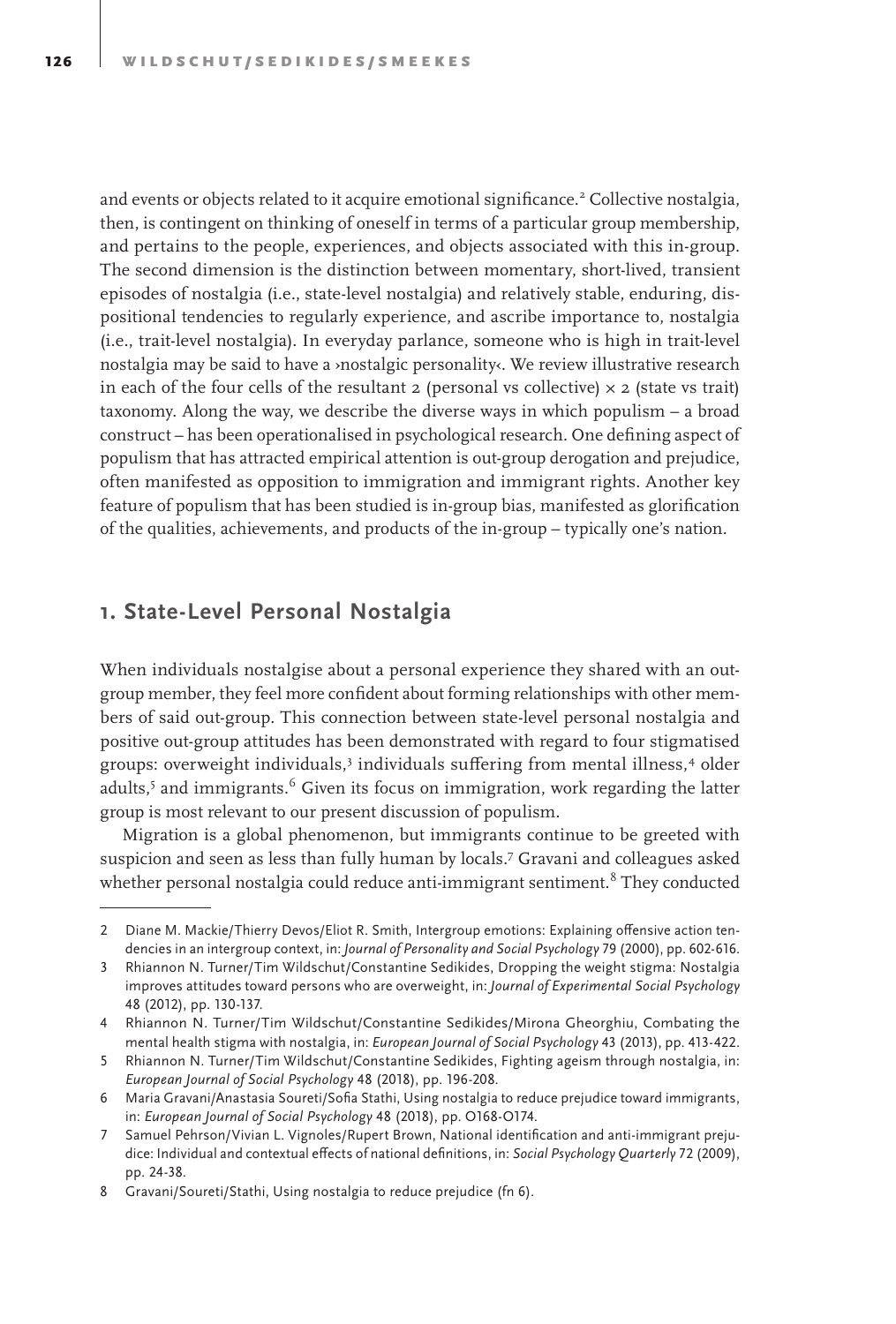their experiment in Greece, a country that has experienced increased immigration from Africa and the Middle East in recent years and has seen a rise in anti-immigrant sentiment.9 Their study involved an interesting twist: 99 Greek participants were first instructed to bring to mind a Greek person they knew well and who had emigrated from Greece to another country. That is, participants brought to mind a familiar in-group member who, by emigrating from Greece, had become an immigrant. Participants randomly assigned to the nostalgia condition were instructed to recall and write about a nostalgic experience they had shared with this émigré. Participants assigned to the control condition were instructed to bring to mind an ordinary experience they had shared with the émigré and to write an objective account of that event. The researchers then assessed participants' attitudes toward immigrants in general using semantic differentials (e.g., ›friendly – hostile‹). Reflecting on a nostalgic (compared to an ordinary) experience shared with a compatriot who had become an immigrant reduced generalised anti-immigrant sentiment.

### **2. Trait-Level Personal Nostalgia**

Dispositional, or trait-level, personal nostalgia has implications for prejudice reduction as well. This was demonstrated by Wing-Yee Cheung and colleagues in four studies focusing on White Americans' attitudes toward African Americans.<sup>10</sup> In their first study (involving 183 online participants), the researchers assessed trait-level personal nostalgia with five statements that described behaviours related to characteristic features of nostalgia (e.g.,  $\lambda$ I bring to mind rose-tinted memories $\lambda$ ).<sup>11</sup> Participants rated how frequently they engaged in each behaviour and how important they regarded this behaviour. The responses were averaged to form an index of trait nostalgia. Next, participants completed a 9-item subscale of the Motivation to Control Prejudiced Reactions scale, assessing concern about acting prejudicially in the eyes of others and oneself (e.g., ›I get angry with myself when I have a thought or feeling that might be considered prejudiced $\zeta$ .<sup>12</sup> Participants higher on trait nostalgia were more concerned about acting prejudicially. In Study 2 (involving 289 online participants) and Study 3 (involving 192 online participants), the researchers assessed trait nostalgia with the 7-item Southampton Nostalgia Scale (e.g., ›How often do you experience nostalgia?‹). Three items measure the extent to which participants find nostalgia valuable, important,

 <sup>9</sup> Lia Figgou/Antonis Sapountzis/Nikos Bozatzis/Antonis Gardikiotis/Pavlos Pantazis, Constructing the stereotype of immigrants' criminality: Accounts of fear and risk in talk about immigration to Greece, in: *Journal of Community & Applied Social Psychology* 21 (2011), pp. 164-177.

<sup>10</sup> Wing-Yee Cheung/Constantine Sedikides/Tim Wildschut, Nostalgia proneness and reduced prejudice, in: *Personality and Individual Differences* 109 (2017), pp. 89-97.

<sup>11</sup> Hepper/Ritchie/Sedikides/Wildschut, Odyssey's end (fn 1).

<sup>12</sup> Bridget C. Dunton/Russell H. Fazio, An individual difference measure of motivation to control prejudiced reactions, in: *Personality and Social Psychology Bulletin* 23 (1997), pp. 316-326.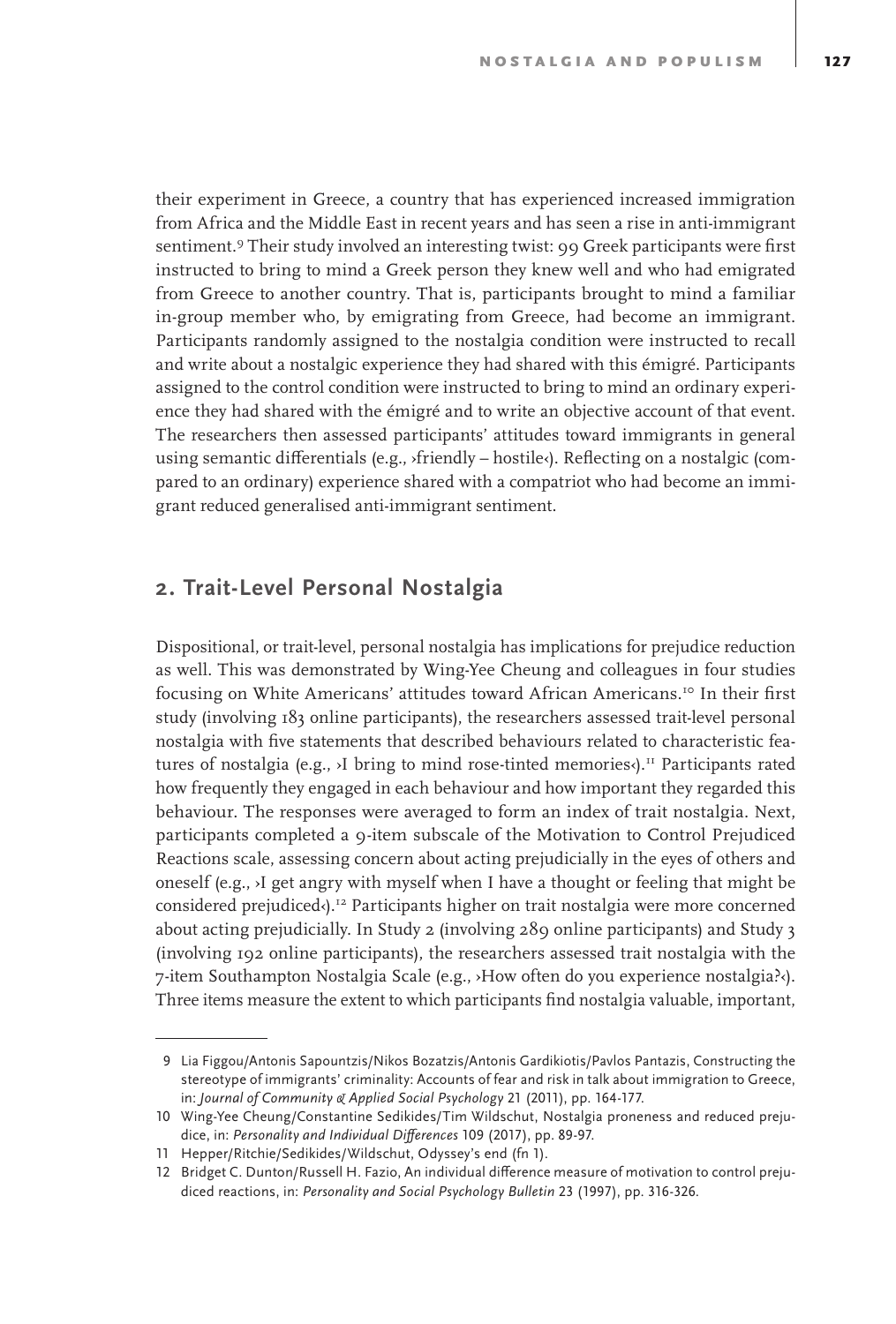or significant (e.g., ›How valuable is nostalgia for you?‹). Another four items measure proneness to nostalgia (e.g., ›How prone are you to feeling nostalgic?‹) or frequency of nostalgic engagement (e.g., ›Generally speaking, how often do you bring to mind nostalgic experiences? $\cdot$ ).<sup>13</sup> They then measured concern about acting prejudicially with the same scale as in Study 1. Finally, they assessed prejudice against African Americans with the 20-item Subtle and Blatant Prejudice Scale.<sup>14</sup> The highly correlated subtle prejudice component (e.g., ›African Americans living here teach their children values and skills different from those required to be successful in America‹) and blatant prejudice component (e.g., ›African Americans come from less able races and this explains why they are not as well off as most American people‹) were averaged to create an overall prejudice index. Trait nostalgia predicted greater concern about acting prejudicially, which in turn predicted reduced prejudice. The fourth study (involving 664 online participants) replicated these findings.

#### **3. State-Level Collective Nostalgia**

In contrast to personal nostalgia, collective nostalgia arises when a particular social identity or group membership is salient, and pertains to the people, experiences, and objects associated with this social entity. For example, students may experience collective nostalgia when they reflect on meaningful experiences shared with other students, such as field trips or graduation.<sup>15</sup> The prominent social component of nostalgia has led scholars to speculate that the emotion can solidify shared social identity, as exemplified by the ›Red Nostalgia‹ (i.e., nostalgia for the communist past) in Eastern Europe.<sup>16</sup> Indeed, there is compelling empirical evidence that state-level collective nostalgia pertaining to one's university, work organisation, or nation strengthens ties to, and confers benefits on, these in-groups.<sup>17</sup> In the context of our focus on populism, research demonstrating the effect of collective nostalgia on ethnocentric consumer preferences is particularly informative.<sup>18</sup>

<sup>13</sup> Constantine Sedikides/Tim Wildschut/Clay Routledge/Jamie Arndt/Erica G. Hepper/Xinyue Zhou, To nostalgize: Mixing memory with affect and desire, in: *Advances in Experimental Social Psychology* 51 (2015), pp. 189-273.

<sup>14</sup> Thomas F. Pettigrew/Ree W. Meertens, Subtle and blatant prejudice in Western Europe, in: *European Journal of Social Psychology* 25 (1995), pp. 57-75.

<sup>15</sup> Tim Wildschut/Martin Bruder/Sara Robertson/Wijnand A.P. van Tilburg/Constantine Sedikides, Collective nostalgia: A group-level emotion that confers unique benefits on the group, in: *Journal of Personality and Social Psychology* 107 (2014), pp. 844-863.

<sup>16</sup> Martin Blum, Remaking the East German past: *Ostalgie*, identity, and material culture, in: *Journal of Popular Culture* 34 (2000) issue 3, pp. 229-253.

<sup>17</sup> Constantine Sedikides/Tim Wildschut, The sociality of personal and collective nostalgia, in: *European Review of Social Psychology* 30 (2019), pp. 123-173.

<sup>18</sup> Marika Dimitriadou/Boris Maciejovsky/Tim Wildschut/Constantine Sedikides, Collective nostalgia and domestic country bias, in: *Journal of Experimental Psychology: Applied* 25 (2019), pp. 445-457.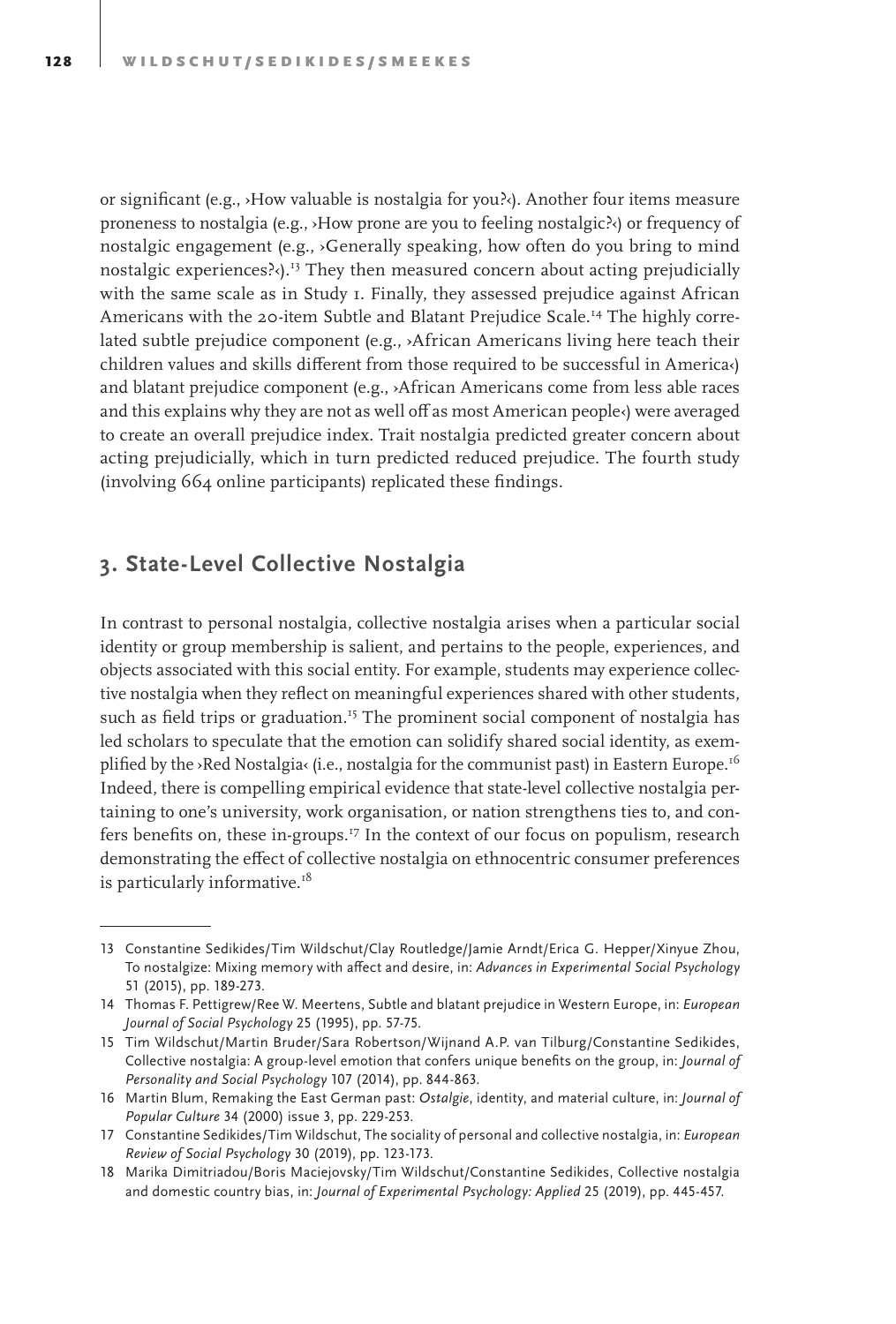In three experiments with Greek participants, Dimitriadou and colleagues demonstrated that state-level collective nostalgia strengthens consumer preferences for in-group (domestic) versus out-group (foreign) products, a form of consumer ethnocentrism.19 In the first experiment (involving 208 participants), the researchers induced collective nostalgia both idiographically (i.e., focusing on characteristics of the person and her or his autobiography) and nomothetically (i.e., focusing on characteristics shared by a generation, with the person being a member of this generation). The ideographic induction entailed participants recalling either a nostalgic event that they had experienced together with other Greeks or an ordinary event that they had experienced together with other Greeks. The nomothetic induction entailed participants reading either a nostalgic description of childhood experiences that were common for members of their generation (e.g., types of games children used to play) or a neutral text (i.e., a practical guide to photography). Next, all participants indicated whether they would prefer to listen to a Greek or a foreign song. Regardless of induction method, participants in the collective-nostalgia condition more frequently chose a domestic (compared to foreign) song than did those in the control condition. The second experiment (involving 121 participants) replicated this finding, using two product categories. Participants experiencing collective nostalgia were more likely than controls to prefer domestic (compared to foreign) songs and TV clips. The third experiment (involving 90 participants) identified collective self-esteem as the mechanism through which collective nostalgia increases consumer ethnocentrism. Collective self-esteem refers to one's evaluation of the significance and value of the social groups to which one belongs. It is positively associated with group-benefiting outcomes,<sup>20</sup> including the belief in the superiority of domestic over foreign products.<sup>21</sup> The researchers induced collective nostalgia using the idiographic method, then administered the Collective Self-Esteem Scale,<sup>22</sup> and, finally, assessed domestic (compared to foreign) song preferences. Participants in the collective-nostalgia condition (compared to controls) reported higher collective self-esteem, as well as increased preference for the domestic song. Importantly, higher collective self-esteem mediated (i.e., accounted for) the effect of collective nostalgia on this form of ethnocentrism. A more recent experiment among a representative sample of the Dutch population (involving 516 participants) corroborated the link between state-level collective (i.e., national) nostalgia and populism, specifically prejudice toward immigrants and Muslims.<sup>23</sup>

<sup>19</sup> Ibid.

<sup>20</sup> Constantine Sedikides/Claire M. Hart/David de Cremer, The self in procedural fairness, in: *Social and Personality Psychology Compass* 2 (2008), pp. 2107-2124.

<sup>21</sup> Garold Lantz/Sandra Loeb, An examination of the community identity and purchase preferences using the social identity approach, in: *NA – Advances in Consumer Research* 25 (1998), pp. 486-491.

<sup>22</sup> Riia Luhtanen/Jennifer Crocker, A collective self-esteem scale: Self-evaluation of one's social identity, in: *Personality and Social Psychology Bulletin* 18 (1992), pp. 302-318.

<sup>23</sup> Anouk Smeekes, Longing for the good old days of ›our country‹: Understanding the triggers, functions and consequences of national nostalgia, in: Sahana Mukherjee/Phia S. Salter (eds), *History and Collective Memory from the Margins. A Global Perspective*, Hauppauge 2019, pp. 53-77.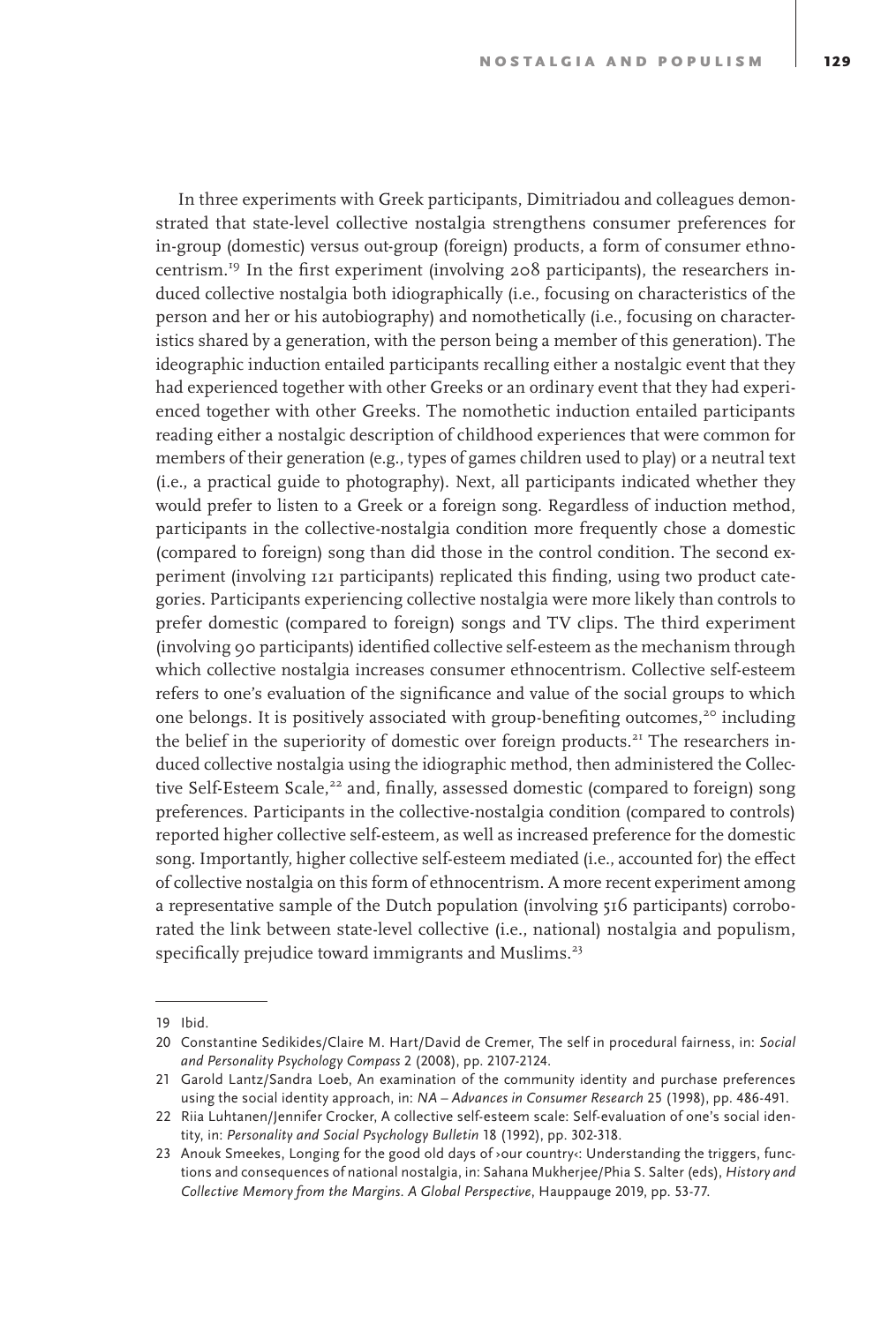### **4. Trait-Level Collective Nostalgia**

This final cell in our taxonomy comprises the largest number of relevant studies. Space limitations do not permit an exhaustive review, but suffice it to say that the preponderance of evidence supports a positive association between trait-level collective nostalgia and various indices of populism. Research on the link between trait-level national nostalgia and opposition to immigration offers an illustration of this. Scholars have proposed that national nostalgia forms a key ideological component of populist radical right parties,<sup>24</sup> and that it is an integral piece of a new master-frame employed to increase the allure of these parties among their electorates.<sup>25</sup> Indeed, the rhetoric of national nostalgia deployed by leaders of populist radical right parties in various European countries emphasises a sharp discrepancy between the nation's ostensibly sunny past and gloomy present, and attributes this downturn to low-status out-groups (such as immigrants and refugees).<sup>26</sup> Studies by Smeekes and colleagues corroborate the notion that trait-level national nostalgia predicts anti-immigrant sentiment.<sup>27</sup> In their initial study (involving 112 Dutch undergraduates), these researchers first assessed trait-level national nostalgia (e.g., ›How often do you bring to mind nostalgic experiences related to the way the Netherlands was in the past? $\langle \cdot \rangle$ , followed by autochthony beliefs (i.e., the idea that the first inhabitants of a territory deserve preferential treatment; ›The Netherlands belongs more to native Dutch than to immigrant minorities, because native Dutch were here first and attitudes toward Muslim expressive rights (e.g., >Muslims should be allowed to build mosques<, >... establish Islamic schools<). Trait-level national nostalgia was positively associated with autochthony beliefs, which in turn predicted increased opposition to Muslim expressive rights. A larger follow-up study among a representative sample of the Dutch adult population (involving 933 participants) replicated these findings.

Nevertheless, the implications of trait-level collective nostalgia are not necessarily uniformly negative. A study among 87 Australian participants from former Yugoslavia demonstrated that collective nostalgia can reduce out-group derogation.<sup>28</sup> In the wake of the violent breakup of Yugoslavia, many Bosniaks, Croats, and Serbs settled in

<sup>24</sup> Eefje Steenvoorden/Eelco Harteveld, The appeal of nostalgia: The influence of societal pessimism on support for populist radical right parties, in: *West European Politics* 41 (2018), pp. 28-52.

<sup>25</sup> Frank Mols/Jolanda Jetten, No guts, no glory: How framing the collective past paves the way for anti-immigrant sentiments, in: *International Journal of Intercultural Relations* 43 (2014), pp. 74-86.

<sup>26</sup> Anouk Smeekes/Tim Wildschut/Constantine Sedikides, Longing for the ›good old days‹ of our country: National nostalgia as a new master-frame of populist radical right parties, in: *Journal of Theoretical Social Psychology* 5 (2021), pp. 90-102.

<sup>27</sup> Anouk Smeekes/Maykel Verkuyten/Borja Martinovic, Longing for the country's good old days: National nostalgia, autochthony beliefs, and opposition to Muslim expressive rights, in: *British Journal of Social Psychology* 54 (2015), pp. 561-580.

<sup>28</sup> Borja Martinovic/Jolanda Jetten/Anouk Smeekes/Maykel Verkuyten, Collective memory of a dissolved country: Collective nostalgia and guilt assignment as predictors of interethnic relations between diaspora groups from former Yugoslavia, in: *Journal of Social and Political Psychology* 5 (2017), pp. 588-607.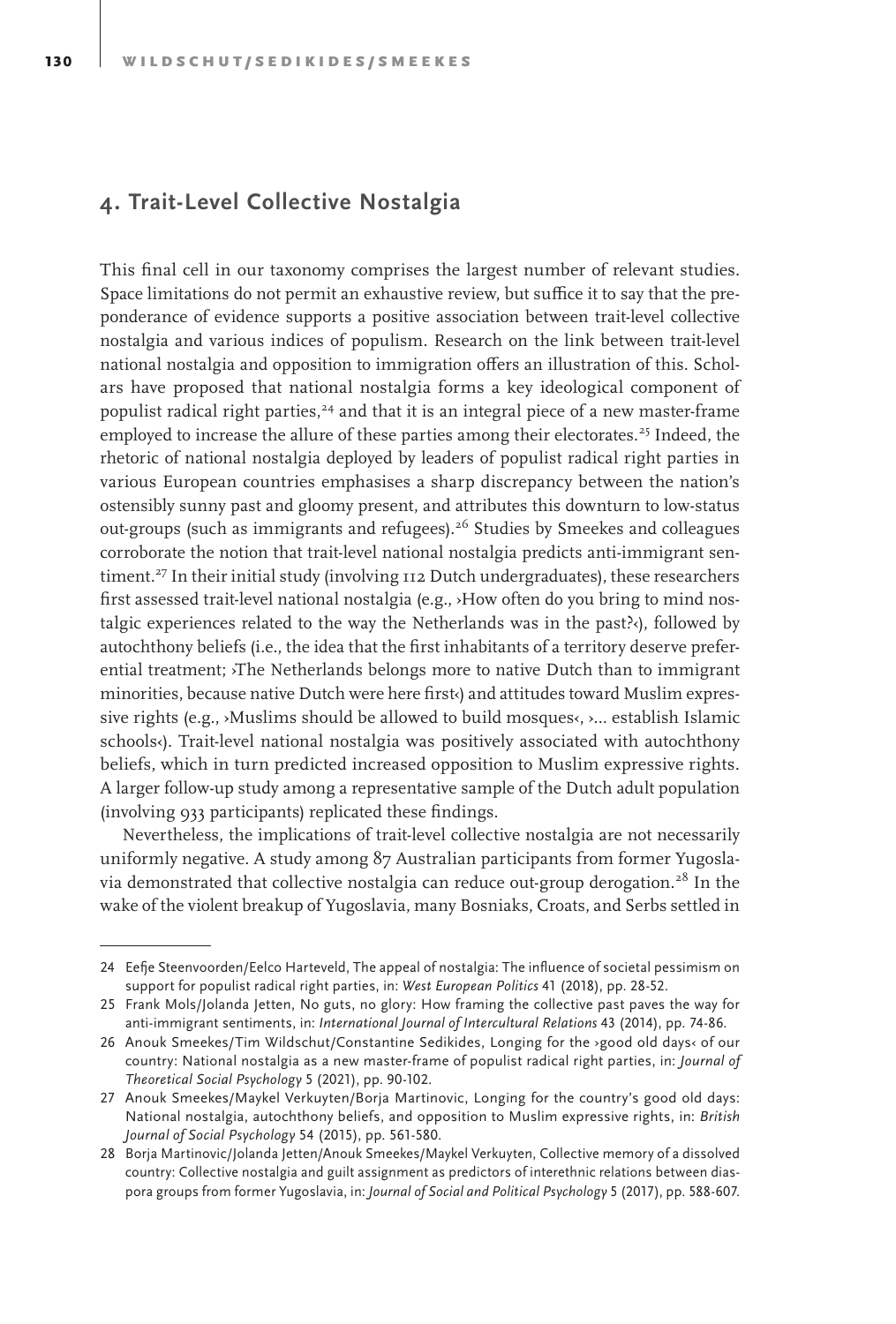Australia. Could collective nostalgia for the former Yugoslavia predict positive contact among these former enemies? Participants first completed a measure of identification with the superordinate group, Yugoslavia (e.g., ›I identify strongly with the Yugoslavian people‹). Next, they completed a measure of trait-level collective nostalgia that referred to Yugoslavia (e.g., ›I get nostalgic when I think back of Yugoslavia in the past times‹). Finally, they reported on their contact with Bosniaks, Serbs, and Croats. The question read: ›How often do you hang out with people from the following ethnic groups living in Australia? This can be at your work or study/school, as well as in your neighbourhood and in your free time.‹ Identification with Yugoslavia predicted more intense collective nostalgia for Yugoslavia, which in turn predicted more contact with members of the three ethnic groups from former Yugoslavia.

#### **5. Discussion**

We used a 2 (personal vs collective)  $\times$  2 (state vs trait) taxonomy to categorise evidence pertaining to the link between nostalgia and populism. Transient, state-level personal nostalgia for experiences shared with an out-group member has the potential to improve attitudes toward the entire out-group. This beneficial effect of momentary personal nostalgia was demonstrated with regard to immigrants – an out-group frequently vilified by populists. Stable, trait-level personal nostalgia also has positive implications for intergroup relations. Higher levels of dispositional personal nostalgia are associated with reduced prejudice, and this relation is mediated (i.e., accounted for) by increased concern about acting prejudicially. Personal nostalgia is antithetical to populism.

Collective, and especially national, nostalgia can be conducive to ethnocentrism. Experimental evidence links state-level national nostalgia with increased preference for domestic (compared to foreign) consumer products. Higher levels of collective self-esteem mediate this effect of in-the-moment national nostalgia on consumer ethnocentrism. Correlational studies reveal that trait-level national nostalgia can be positively associated with out-group derogation, and in particular with opposition to immigration and immigrant rights that is rooted in autochthony beliefs. Yet collective nostalgia for a superordinate group can also unite former adversaries, as illustrated by Bosniaks, Serbs, and Croats bonding over collective nostalgia for the former Yugoslavia. One way to counter the adverse implications of national nostalgia among ›populism-curious‹ persons may be to frame cultural, religious, and ethnic diversity as a time-honoured national tradition.29 Political messages that convey liberal ideals with a past focus (vs future focus) weaken conservatives' opposition to liberal policies.

<sup>29</sup> Michael J.A. Wohl/Anna Stefaniak/Anouk Smeekes, Longing is in the memory of the beholder: Collective nostalgia content determines the method members will support to make their group great again, in: *Journal of Experimental Social Psychology* 91 (2020), 104044.